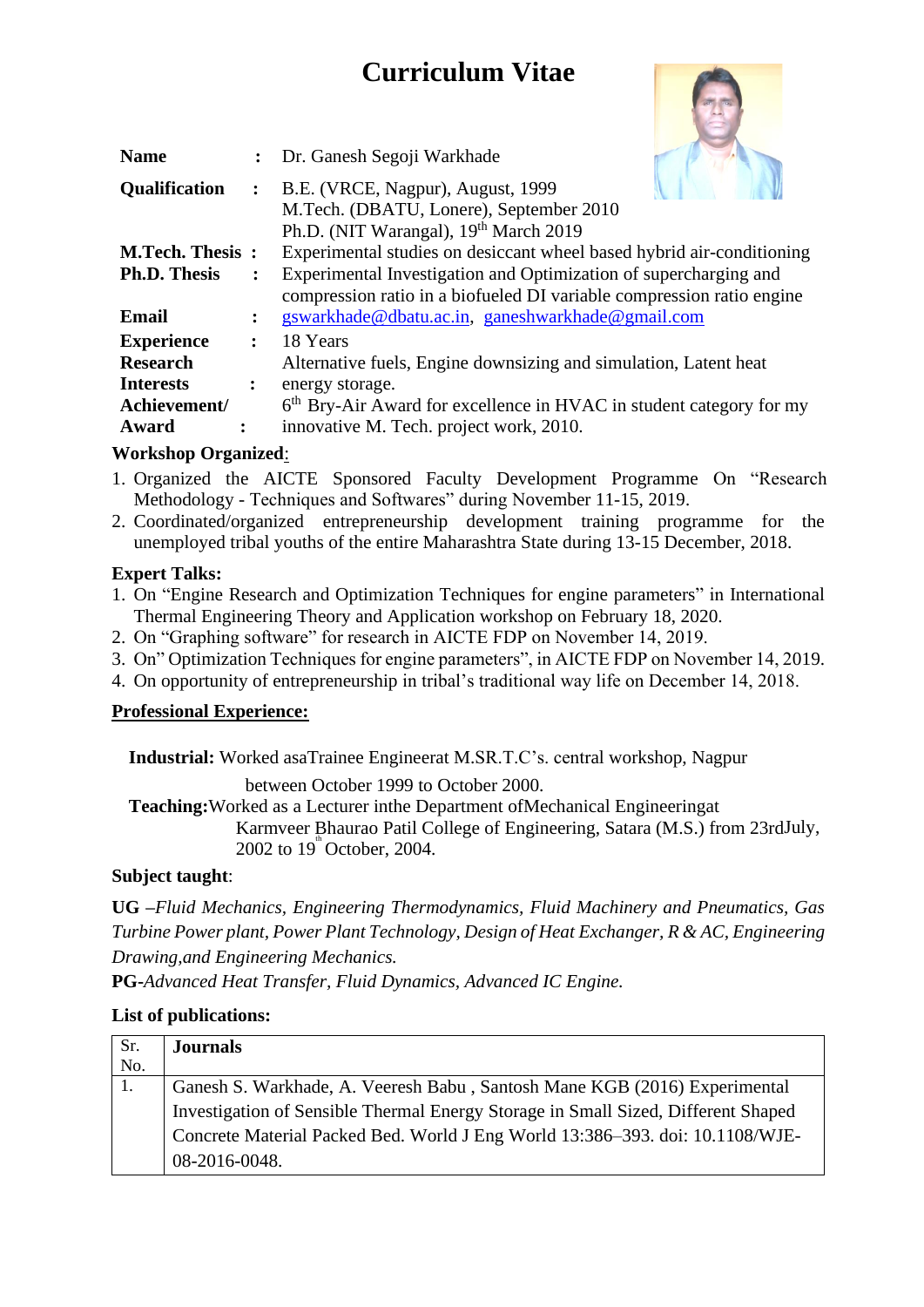| 2.           | Ganesh S. Warkhade, A. Veeresh Babu, Combustion and emission characteristics of                                                                                         |
|--------------|-------------------------------------------------------------------------------------------------------------------------------------------------------------------------|
|              | an esterified linseed oil fuelled variable compression ratio diesel engine. World J Eng                                                                                 |
|              | 2018;15. doi: https://doi.org/10.1108/WJE-04-2017-0083.                                                                                                                 |
| 3.           | Ganesh S. Warkhade, A. Veeresh Babu, "Impact of supercharging and compression                                                                                           |
|              | ratio on performance characteristics in a single cylinder DICI engine," Int. J. Heat                                                                                    |
|              | Technol., vol. 36, no. 3, pp. 955-961, 2018.                                                                                                                            |
| 4.           | Ganesh S. Warkhade & A. Veeresh Babu (2018), Experimental investigations on the                                                                                         |
|              | feasibility of higher blends of biodiesel in variable compression ratio diesel                                                                                          |
|              | engine, International Journal of Ambient Energy,                                                                                                                        |
|              | DOI: 10.1080/01430750.2018.1525574                                                                                                                                      |
| 5.           | Ganesh S. Warkhade & A. Veeresh Babu (2018)" Combustion characteristics of                                                                                              |
|              | linseed (Linumusitatissimum) methyl ester fuelled biodiesel blends in variable                                                                                          |
|              | compression ratio diesel engine", Australian Journal of Mechanical Engineering,                                                                                         |
|              | DOI: 10.1080/14484846.2018.1525170                                                                                                                                      |
| 6.           | G.B. Katam, V.B. A, M.M. K, G.S. Warkhade, Review on Algae for Biodiesel fuel                                                                                           |
|              | production, its Characteristics comparison with other and their Impact on                                                                                               |
|              | performance, combustion and emissions of Diesel engine, World J. Eng. 14 (2017).                                                                                        |
|              | doi:10.1108/WJE-06-2016-0012.                                                                                                                                           |
| 7.           | Katam GB, Alur VB, Warkhade GS (2018), Experimental investigations of direct                                                                                            |
|              | injection compression ignition engine by using Coconut, and Karanja biodiesel fuels                                                                                     |
|              | with emulsions of microalgae based antioxidant. Int J Ambient Energy 0:1-6 .doi:                                                                                        |
|              | 10.1080/01430750.2018.1432505                                                                                                                                           |
| 8.           | Katam, G. B.Alur, V. B.Kotha, M. M.and Warkhade, G. S. 2019, "The Performance                                                                                           |
|              | and Emissions Investigations of Compression Ignition (CI) Engine Using Algal                                                                                            |
|              | Biomass as an Antioxidant Additive in Coconut and Karanja Methyl Esters",                                                                                               |
|              | Proceedings of the National Academy of Sciences, India Section A: Physical                                                                                              |
|              | Sciences, . Springer IndiaVol., No.Ci, .                                                                                                                                |
|              | <b>International Conferences</b>                                                                                                                                        |
| $\mathbf{1}$ | Ganesh S. Warkhade, A. Veeresh Babu, Subhash C. Bose P., Effect of compression                                                                                          |
|              | ratio on combustion, performance and emission characteristics of linseed biodiesel                                                                                      |
|              | fueled compression ignition engine, International conference on Energy, Environment<br>and Economics, held on 11-13 December 2017 at Heriot-Watt University, Edinburgh, |
|              | UK.                                                                                                                                                                     |
| 2.           | Ganesh S. Warkhade, A. Veeresh Babu, Katam Ganesh Babu, Gopi Gulivindala M.                                                                                             |
|              | Vijay Kumar. Effect of compression ratio on combustion characteristics of an esterified                                                                                 |
|              | linseed oil fuelled diesel engine. Proc. 1st Int. 18thISME Conf. ISME18, held during                                                                                    |
|              | Feb. 23 – 25,2017 at NIT Warangal, Conference Proceedings pp 191                                                                                                        |
| 3.           | Ganesh S. Warkhade, A. Veeresh Babu, Santosh Mane, Experimental analysis of                                                                                             |
|              | packed bed sensible thermal energy storage with small sized material. ICEE-2014,                                                                                        |
|              | Jawaharlal Nehru Technological University, Hyderabad, Conference Proceedings pp.<br>34.                                                                                 |
| 4.           | Ganesh S. Warkhade, Neeraj Agrawal; Experimental studies on desiccant wheel based                                                                                       |
|              | hybrid air-conditioning' at International conference held at MANIT, Bhopal during                                                                                       |
|              | June 24-26, 2010.                                                                                                                                                       |